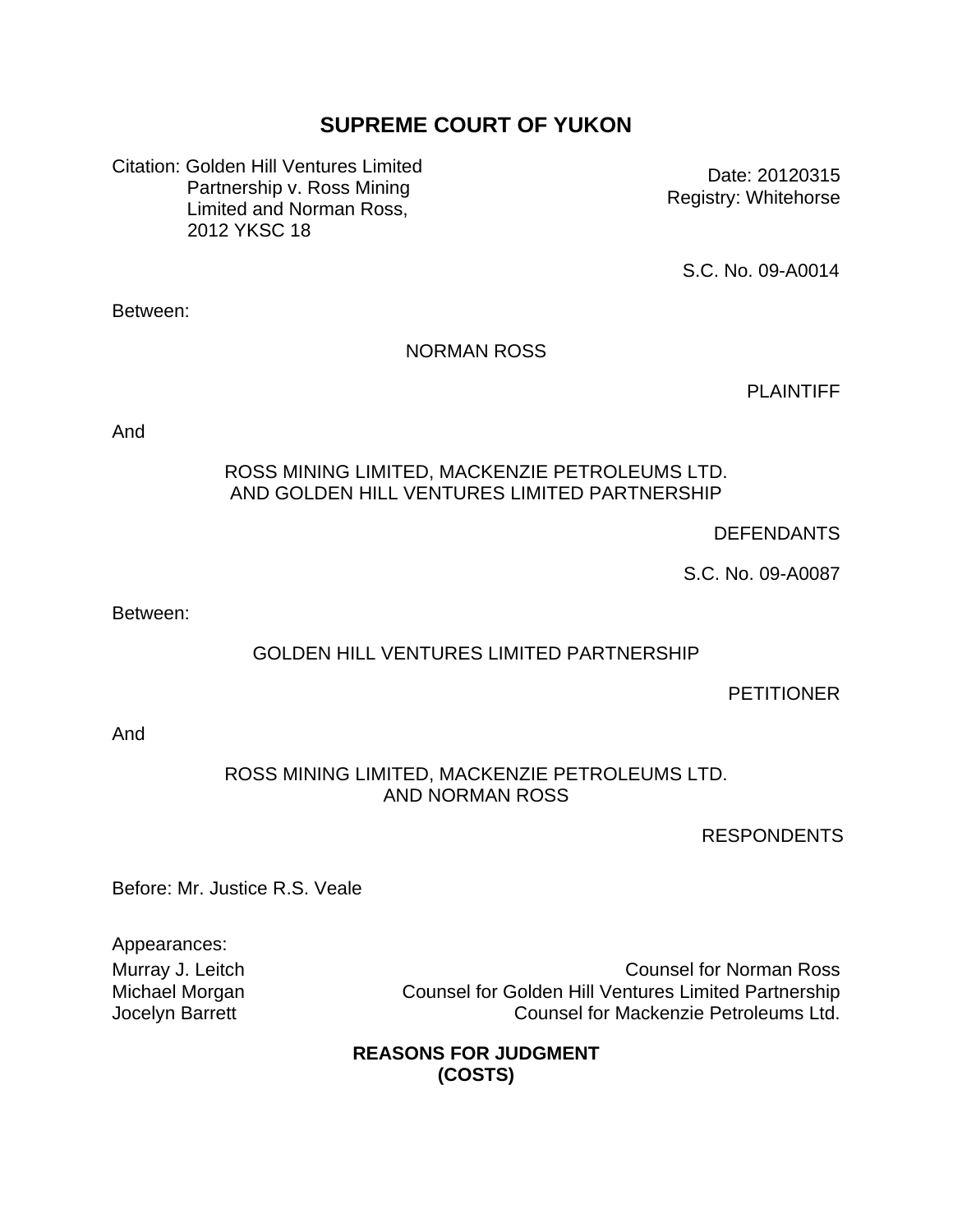#### **INTRODUCTION**

[1] Norman Ross applies for special costs under Rule 60(1) or, in the alternative, costs on Scale C and increased costs pursuant to s. 2(e) of Appendix B of the *Rules of Court*. Mackenzie Petroleums Ltd. seeks costs on Scale B.

[2] These Reasons will determine the scale of costs. To put this application in a monetary context, counsel for Norman Ross seeks special costs in the approximate amount of \$235,000 or some percentage of actual fees, or, if I decline to award special costs, either \$78,200 on Scale C or \$50,000 on Scale B. I am also urged to exercise my discretion to award increased costs under Scale C; in which case the costs award would be \$117,300. The quantum of costs will be argued once the scale is determined. The sum of \$75,000 has been previously ordered as security for costs.

[3] The Reasons for Judgment discharging and vacating the claim of lien of Golden Hill Ventures Limited Partnership ("Golden Hill") are cited as *Golden Hill Ventures Limited Partnership and Norman Ross*, 2011 YKSC 91 (the trial judgment).

### **SPECIAL COSTS**

[4] In *Young v. Young*, [1993] 4 S.C.R. 3, McLachlin J., as she then was, set out the principle for awarding special costs (formerly known as solicitor-client costs) at page. 28 (para. 251 QL):

> Solicitor-client costs are generally awarded only where there has been reprehensible, scandalous or outrageous conduct on the part of one of the parties. …

[5] In *Brosseuk v. Aurora Mines Inc.,* 2008 YKSC 18, costs were awarded in this court for pre-litigation conduct involving the unauthorized transfer of mining claims. The conduct of the petitioner in that case was described at para. 31: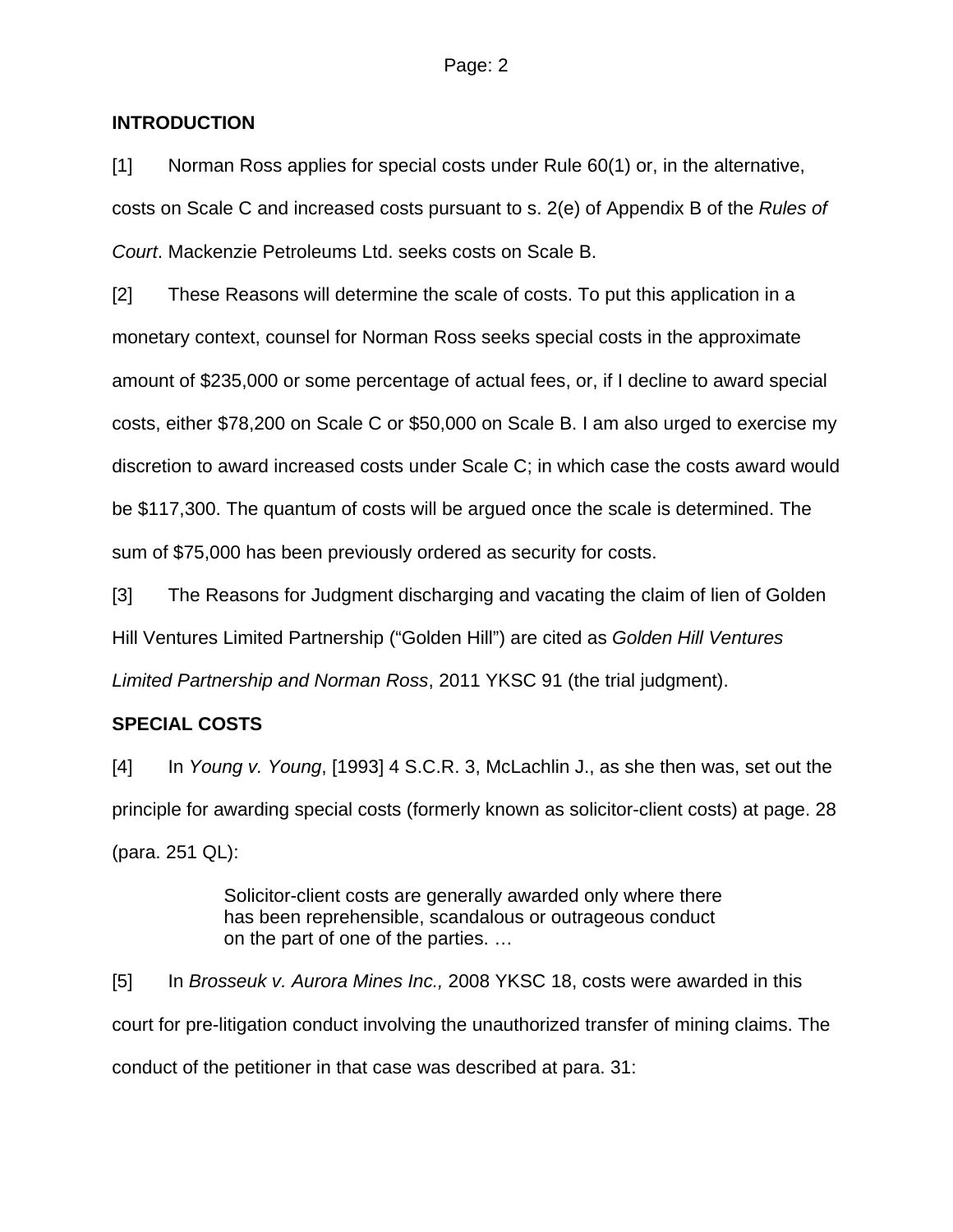It is always a serious matter when one party appropriates property in a completely unauthorized manner "to steal a march", so to speak, against an adversary. In this case, there was no legal justification for Mr. Brosseuk to transfer 50% of the claims comprising the Aurora mine to himself. It would certainly be appropriate to commence an oppression proceeding as he has now done, but fraudulent would not be too strong a word for the unauthorized transfer of the placer claims. There appears to be no justification for the transfer except as a power play to pressure Mr. Oppenheimer or to interfere with the Option Agreement.

[6] I found this conduct to be reprehensible and considered that "reprehensible",

"scandalous" or "outrageous" remain the standards to be applied. As Lambert J.A.

stated in *Garcia v. Crestbrook Forest Industries Ltd.*, [1994] B.C.J. No. 2486 (B.C.C.A.)

at para. 17:

… it is my opinion that the single standard for the awarding of special costs is that the conduct in question properly be categorized as "reprehensible". As Chief Justice Esson said in Leung v. Leung, the word reprehensible is a word of wide meaning. It encompasses scandalous or outrageous conduct but it also encompasses milder forms of misconduct deserving of reproof or rebuke. Accordingly, the standard represented by the word reprehensible, taken in that sense, must represent a general and all encompassing expression of the applicable standard for the award of special costs. (my emphasis)

[7] The circumstances set out in *Garcia* that justified an award of special costs

included the following:

- a) improper allegations of fraud;
- b) improper motive for bringing the proceedings, such as imposing a burden on a weaker party;

- c) improper conduct in the proceedings themselves;
- d) material non-disclosure or misrepresentation;
- e) obtaining an order without notice when the situation required notice.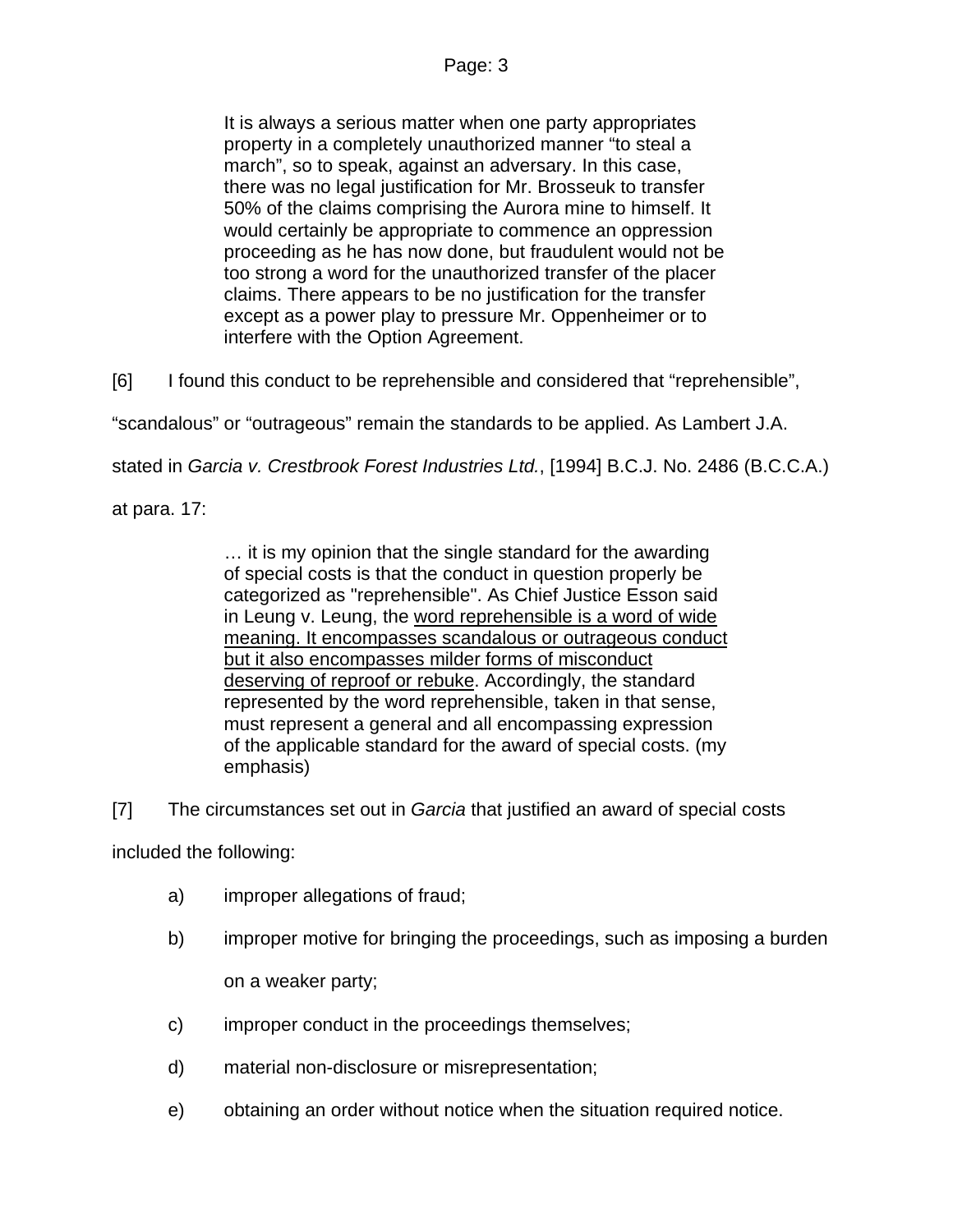[8] A more detailed list of circumstances that can support a special costs award is

found in *Mayer v. Osborne Contracting*, 2011 BCSC 914, at para. 11:

(a) where a party pursues a meritless claim and is reckless with regard to the truth;

(b) where a party makes improper allegations of fraud, conspiracy, fraudulent misrepresentation, or breach of fiduciary duty;

(c) where a party has displayed "reckless indifference" by not recognizing early on that its claim was manifestly deficient;

(d) where a party made the resolution of an issue far more difficult than it should have been;

(e) where a party who is in a financially superior position to the other brings proceedings, not with the reasonable expectation of a favourable outcome, but in the absence of merit in order to impose a financial burden on the opposing party;

(d) where a party presents a case so weak that it is bound to fail, and continues to pursue its meritless claim after it is drawn to its attention that the claim is without merit;

(e) where a party brings a proceeding for an improper motive;

(f) where a party maintains unfounded allegations of fraud or dishonesty; and

(g) where a party pursues claims frivolously or without foundation.

[9] This list is by no means exhaustive.

[10] However, it should also be noted that special costs are not merely a punitive

sanction based on misconduct but are also intended "to substantially indemnify a party

for costs to which he or she has been put". See *Everywoman's Health Care Centre*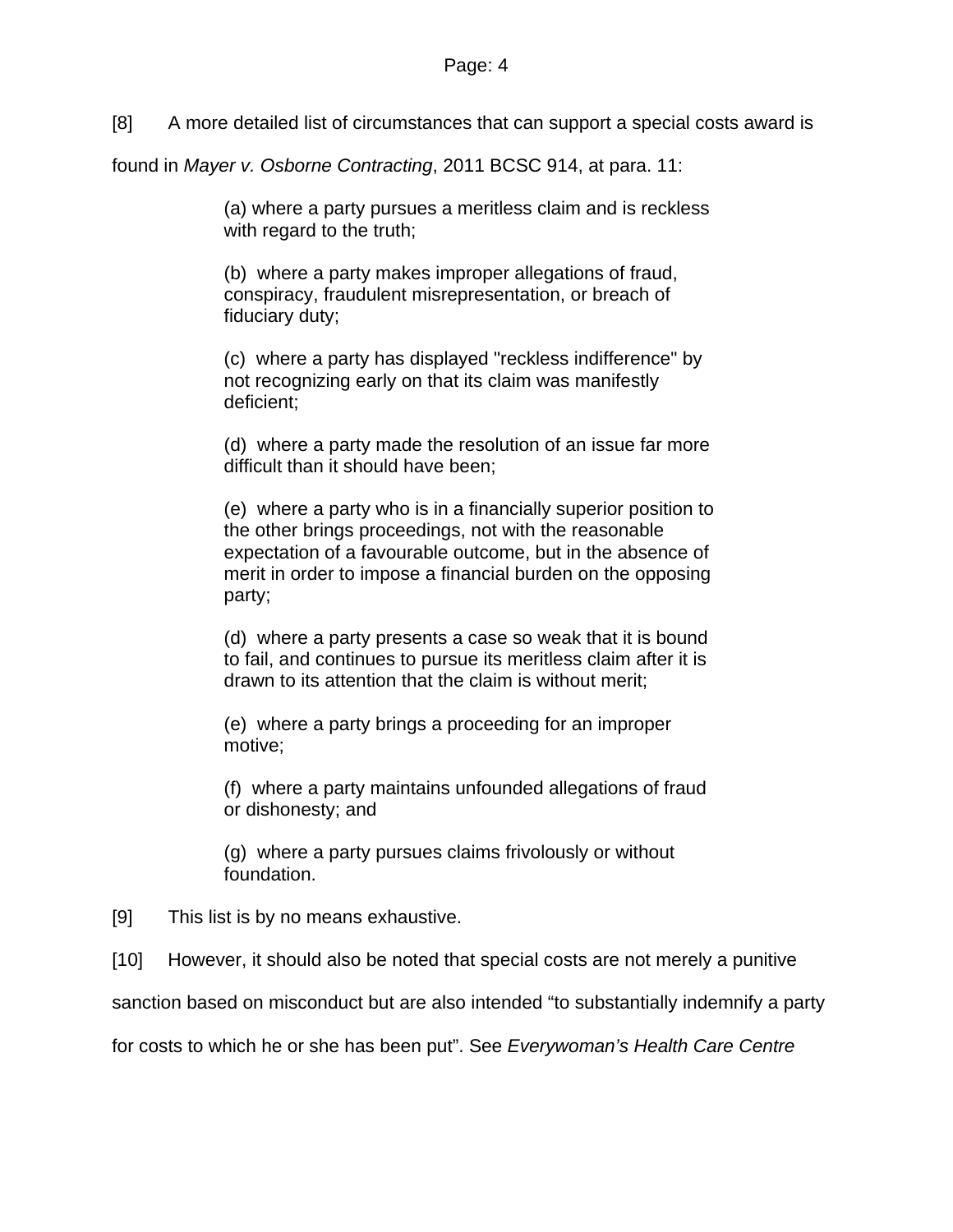*Society v. Bridges* (1991), 54 B.C.L.R. (2d) 294 (C.A.) at para. 16 and *Bradshaw v. Stenner*, 2012 BCSC 237, para. 9.

[11] The case of *Evergreen Building Ltd. V. IBI Leaseholds Ltd*, 2009 BCCA 275, is particularly instructive for the case at bar. In that case Evergreen owned a commercial office building. Evergreen was controlled by a single shareholder, John Laxton. Evergreen wished to convert the building to residential use and applied for city approval to convert the building. In order to make the conversion, Evergreen had to bring IBI's commercial lease to a premature end and IBI protested. Evergreen commenced an action for a declaration that a breach of the IBI lease would give rise only to a remedy in damages rather than specific performance. The first-instance trial judge decided that Evergreen had no right of re-entry and issued a permanent injunction against it, effectively preventing the conversion of the building. Although Evergreen successfully appealed the decision in November 2005, an interim injunction nevertheless remained in place. In January 2006, Evergreen stopped paying the mortgage on the building. Mr. Laxton knew this would cause the lender to foreclose on the property. While foreclosure proceedings were implemented, changes in city bylaws ultimately persuaded Evergreen to maintain commercial space in the building and IBI remained as a tenant.

[12] IBI subsequently commenced a lawsuit seeking damages relating to alleged breaches of the lease and the tort of nuisance. While the trial judge dismissed IBI's claim for damages against Evergreen, he nonetheless awarded special costs to IBI as a rebuke to Evergreen's conduct with respect to the foreclosure. The issue before the Court of Appeal was whether it is appropriate to award special costs in respect of conduct outside the litigation that does not found the cause of action.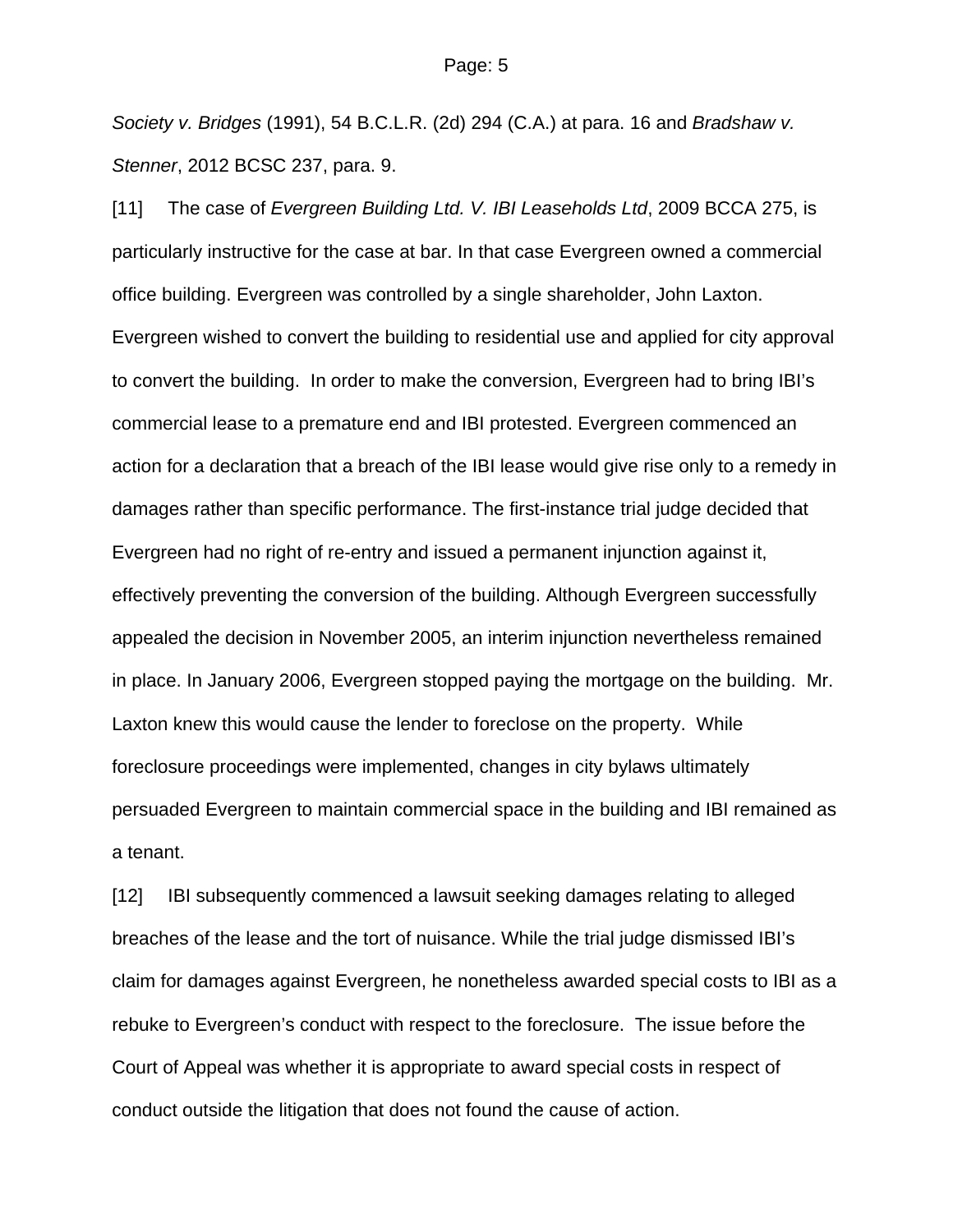[13] Bauman J.A. in the Court of Appeal reversed the trial judge on the issue of

special costs, finding that the misconduct was outside the litigation and therefore not

properly the subject of a special costs award. Bauman J.A. concluded at paras. 33 and

34:

33. What the learned judge has done is to penalize conduct which he found "reprehensible" but which he also found gave rise to no actionable wrong. As I have said, the judge found no breach of the covenant of quiet enjoyment, no breach of the lease agreement generally, and no basis for an award of punitive damages. Those findings, in my view, preclude an award of special costs in respect of conduct outside the litigation which may be, in the judge's view, deserving of reproof or rebuke, but which gives rise to no compensable legal wrong.

34 Further, I agree with Evergreen's alternative submission that in visiting the consequences on Evergreen, the judge made a palpable and overriding error in his findings of fact. It was not Evergreen, but Mr. Laxton, who decided to stop funding the Evergreen mortgage. Evergreen relied totally on Mr. Laxton for funding. While Mr. Laxton controlled Evergreen, no case for piercing the corporate veil was made before the learned judge. Yet that is the effect of his order - the conduct of Mr. Laxton becomes that of Evergreen.

[14] The case before me is somewhat similar, in that the conduct complained of is

that of Mr. Rudolph as the owner of both Ross Mining Limited and Golden Hill Ventures,

however it is distinguishable to the extent that his creation of a lien against the property

of Ross Mining Limited is the subject of the litigation. I would not categorize the conduct

in the case at bar as being outside the litigation.

# **BACKGROUND**

[15] This court action was brought by Golden Hill to validate its claim of lien against a

placer gold mine on Dominion Creek ("the mine") which is located south of Dawson City,

Yukon and owned by Ross Mining Limited ("RML"). A more extensive background is set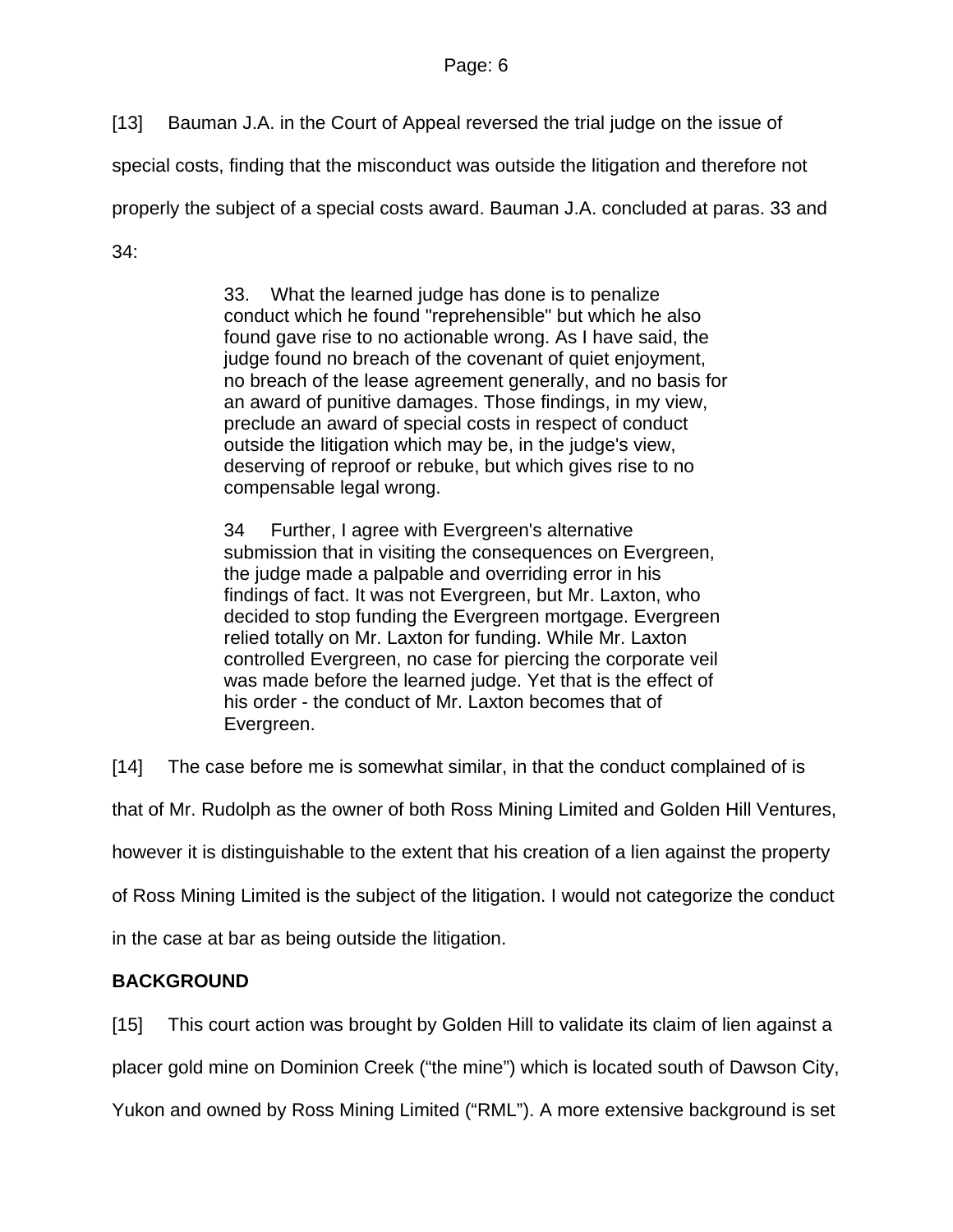out in the trial judgment, however the unusual feature of this case is that Golden Hill and RML are both owned by Jon Rudolph.

[16] I have presided over 10 of the 11 case management conferences conducted before the trial of this matter. These case management conferences have proven a very useful tool and have helped the parties avoid interlocutory applications and move the case to trial.

[17] As set out in the trial judgment, 38890 Yukon Inc., a company also owned by Jon Rudolph, purchased the mine from Norman Ross and his wife for a cash payment of \$2 million dollars and a further \$7 million by way of a Loan Agreement dated November 1, 2005 ("the Ross Loan Agreement"). The Ross Loan Agreement was between Norman Ross as lender and RML and 33890 Yukon Inc. as borrower. At para. 14 of the trial judgment, I found that Jon Rudolph was the principal owner and sole controlling and operating mind of:

> (a) Golden Hill Ventures Ltd. which Jon Rudolph used to negotiate the purchase of the gold mine;

(b) 33890 Yukon Inc. owned by Jon Rudolph and used to complete the purchase of RML on November 1, 2005;

(c) Golden Hill Ventures Partnerships Limited, which is a limited partnership with Golden Hill Ventures Ltd. as its general partner;

(d) Ross Mining Limited, which is an amalgamation of the company originally owned by Norman Ross and 33890 Yukon Inc., the latter being the numbered company used by Jon Rudolph to purchase the gold mine on Dominion Creek.

[18] The Ross Loan Agreement contained important covenants for Ross Mining Limited to protect and secure the Ross Loan Agreement (see para. 8 of the trial

decision):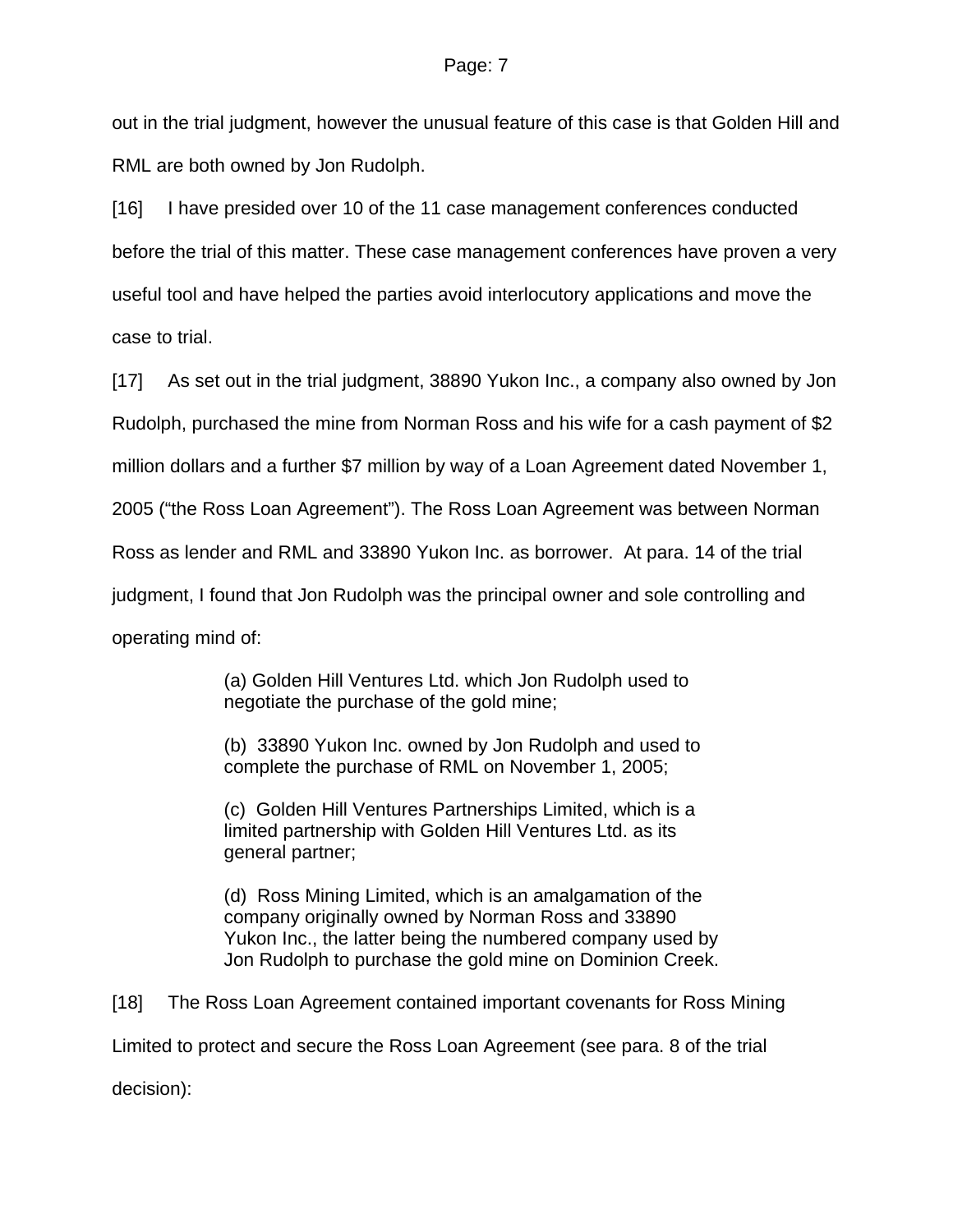(a) RML agreed to take all necessary actions to ensure that the Ross Loan and security for it will rank ahead of other indebtedness;

(b) RML agreed to keep proper books and records at all times for all financial transactions;

(c) RML would not create, incur, assume or suffer any indebtedness to exist (except for Permitted Liens which are not applicable here);

(d) RML would not permit repayment of a subordinated debt, except for certain loans or credit arrangements to fund the purchase price, unless the repayment was not reasonably anticipated to prevent RML from repaying the Ross Loan;

(e) RML would not create, incur or permit to exist any lien, charge, security interest or encumbrance on the property and assets of RML (except the Permitted Liens);

(f) RML would not make any investments, loan advances or extensions of credit without the prior written consent of Norman Ross.

[19] I interject to say at this point that it is the breach of these covenants, albeit by Golden Hill rather than RML, that has especially incensed Norman Ross and his

counsel.

[20] The mine was operated in the name of RML but the operations were financed by

Golden Hill by way of a Consolidated Loan Agreement ("CLA") dated November 1,

2006, whereby Golden Hill provided loans for working capital to Ross Mining Limited.

The amount owed to Golden Hill was \$4,215,414.12 as of the completion of the 2006

mining season. The CLA was signed by Jon Rudolph on behalf of both companies and

it contained a clause that deemed the financial records of Golden Hill to be conclusive

evidence of RML's indebtedness. It appears, and it is an important part of Norman

Ross' special costs submission, that the CLA was designed so as not to offend RML's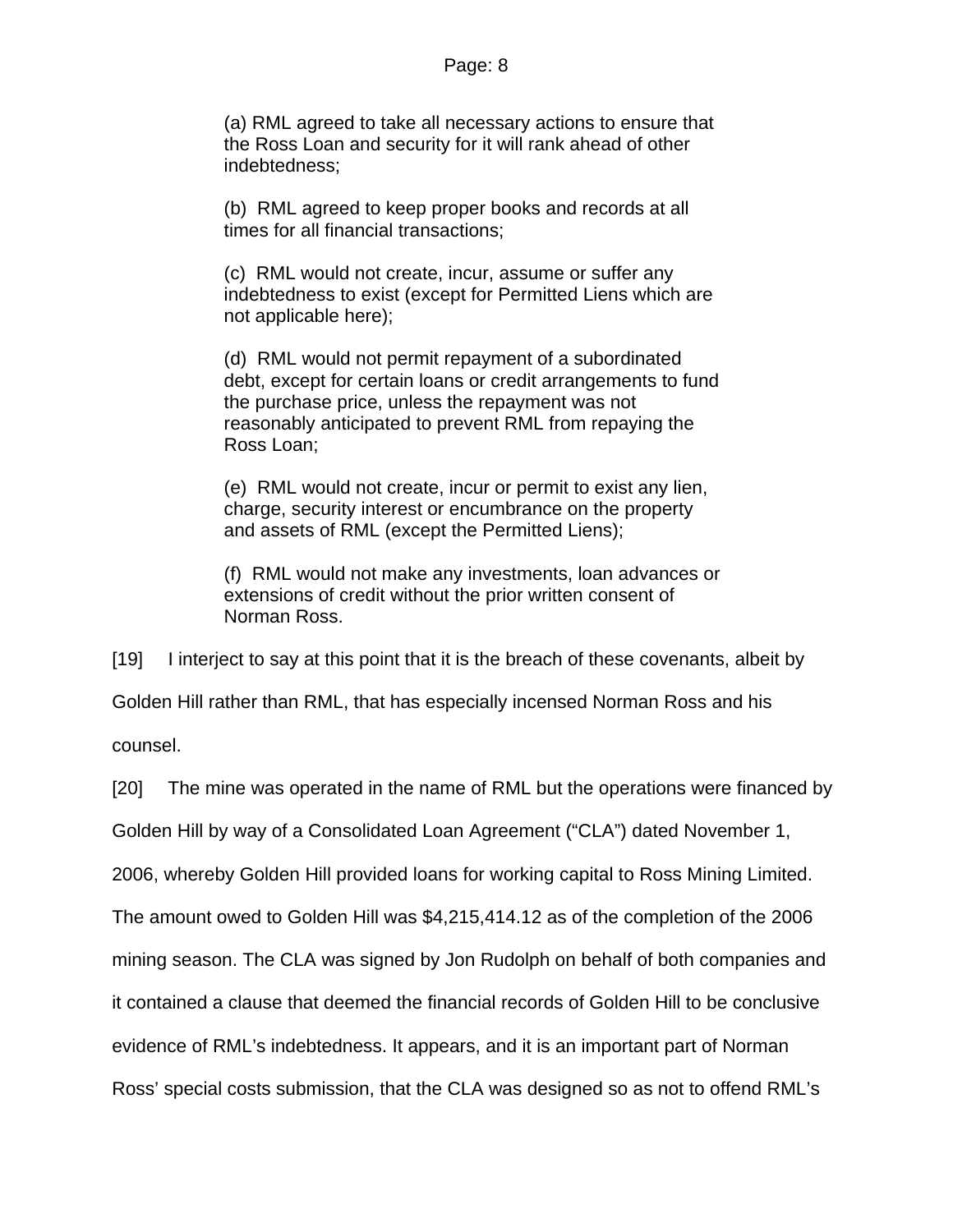covenants under the Ross Loan Agreement listed in para. 18 above. I add that the

Financial Statements of RML and Golden Hill treated the indebtedness as a long-term liability from RML to Golden Hill.

[21] RML defaulted under the Ross Loan Agreement and the total sum owing to

Norman Ross, the original mine owner, was \$3,401,713.40 as of July 2009. A Consent

Order was filed on June 9, 2009, to provide a monitorship for the mine permitting Jon

Rudolph time to arrange for financing to pay out Norman Ross. That did not happen and

I ordered the appointment of a Receiver and Manager on July 29, 2009.

[22] In my Reasons for Judgment on July 29, 2009, cited as *Ross v. Ross Mining* 

*Limited,* 2009 YKSC 55, I stated the following at para. 18:

Counsel for RML submits that the application for the appointment of a Receiver should be adjourned for a further unspecified period of time, with the Monitor in place to develop a marketing plan, to permit RML to conclude its refinancing. Counsel submits that the appointment of a Receiver sends a clear message that precludes RML's ability to re-finance. He further submits that the mine is not in operation so there is no danger of depleting the placer gold in place or risking the attachment of further liens to the Property. He submits that there is no prejudice to Ross in an adjournment but great prejudice to Mr. Rudolph's investment of \$6 million and the investment of GHV [Golden Hill]. Counsel for RML concedes that the re-financing from the 0847390 Loan Agreement as amended has not come to fruition but submits that RML is as close as it has ever been to re-financing. (my emphasis)

[23] On August 27, 2009, Golden Hill filed a claim of lien against RML in the amount of \$4.7 million dollars. Jon Rudolph swore in an attached affidavit that the facts set forth were true and correct.

[24] On October 21, 2009, Golden Hill filed an amended claim of lien for over \$6.7

million, which on its face was out of time. On the application of Norman Ross, I struck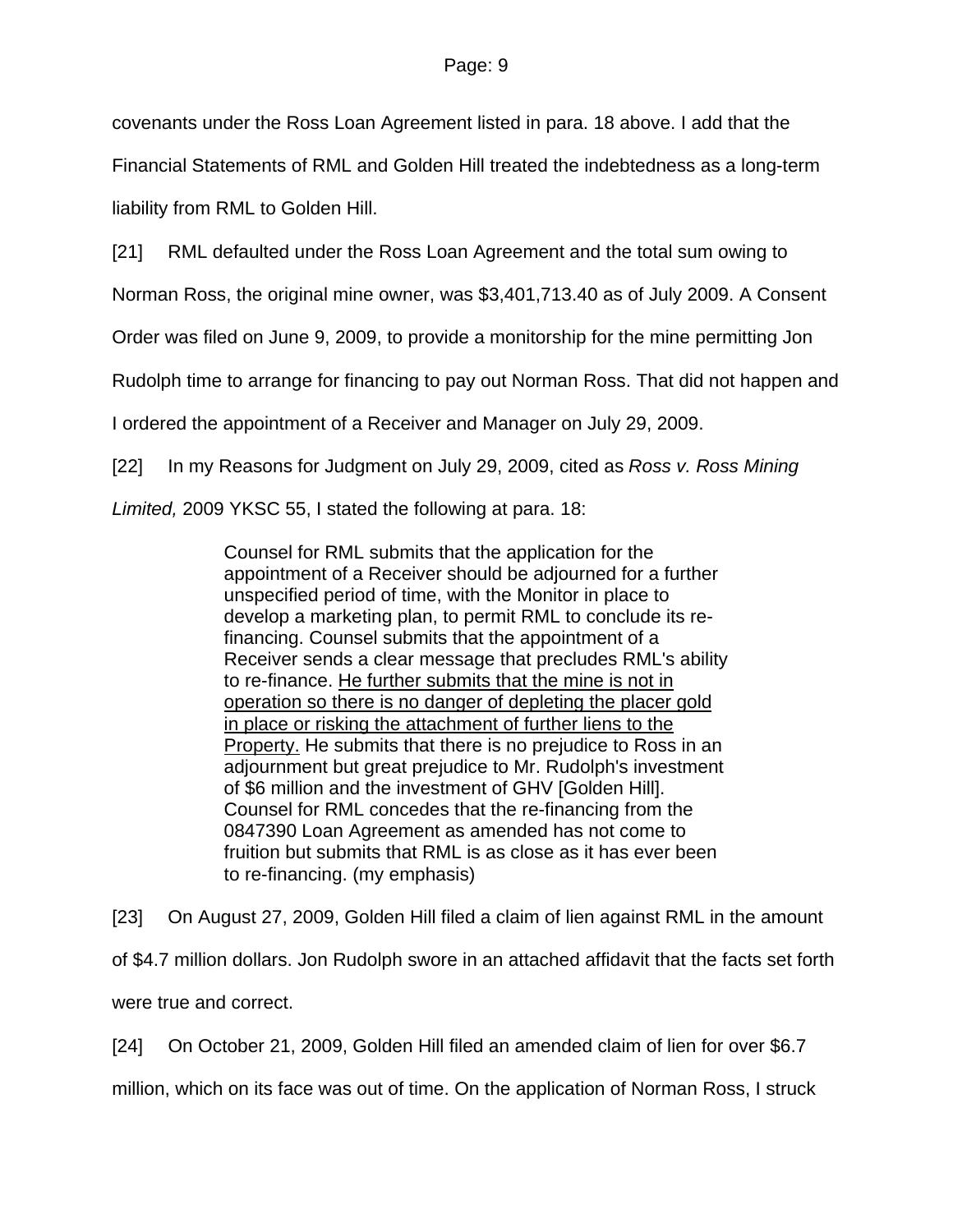the amended claim of lien but allowed the original claim of \$4,713,543 to proceed in

*Golden Hill v. Ross Mining Limited and Norman Ross*, 2009 YKSC 80. However, in that

decision, I dismissed the summary judgment application of Norman Ross at para. 13 as

follows:

It is my view that on the face of the pleadings filed there is no basis upon which the pleadings should be struck on the ground that the claim is bound to fail. The pleadings show a cause of action, and could certainly be amended if necessary to clarify the point that the CLA is a separate agreement from a claim upon which the lien is based, that being the provision of work and services. In other words, it is perfectly reasonable on these pleadings that the CLA and the claim of lien as pleaded provide sufficient material facts to support a cause of action. It is not appropriate under Rule 18(6) to weigh the evidence to make a determination on the merits. It is not, in my view, a case that is bound to fail on the pleadings. (my emphasis)

[25] The Yukon Court of Appeal dismissed Mr. Ross' appeal under Rule 18 with the

following analysis in *Ross v. Golden Hill Ventures Limited Partnership*, 2010 YKCA 4, at

para. 16:

... Here, the appellant points to terms of the inter-company agreements and also parts of the financial statement reflecting these inter-corporate accounts that would seem to support his assertion that the relationship between the parties is solely that of lender and borrower. However, GHVLP asserts that there is a separate contractual arrangement in which, quite apart from the loan agreements, there is an agreement by Ross Mining Ltd. to provide work and services to GHVLP. The respondent refers to this agreement at paras. 13 and 14 of the petition. This agreement is also referred to at paras. 5-8 of Randolph's affidavit of December 1, 2009, filed in the R. 18(6) application. (my emphasis)

[26] The basis for allowing Golden Hill to pursue its claim of lien was premised on the

fact that Golden Hill had a separate contractual arrangement with RML quite apart from

the Consolidated Loan Agreement. It is also clear that but for the allegation of a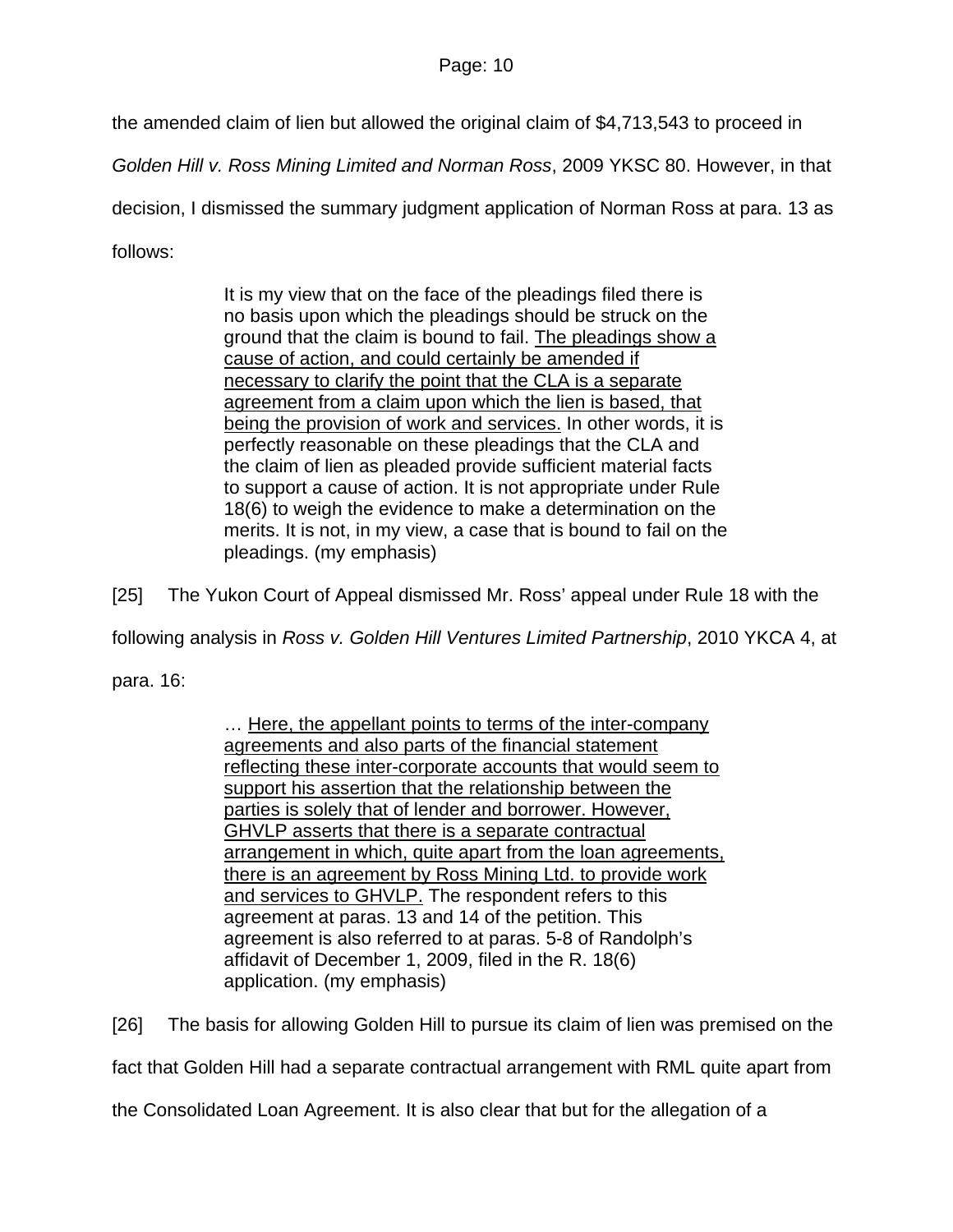separate contractual arrangement for work and services, the Golden Hill claim may

have been struck under Rule 18(6) as having no merit. Counsel for Norman Ross

submits that at the trial, Mr. Rudolph abandoned the claim of a separate contractual

agreement for the claim of lien.

[27] At trial, Mr. Rudolph was asked whether he was saying that there were two

separate agreements, one for the Consolidated Loan Agreement and one to provide

materials and service to Ross Mining. The transcript reads as follows:

- Q Thank you, Mr. Rudolph. Now, Mr. Rudolph, if you could put down Volume 1 of the examination for discovery transcript and pick up Volume 2. And if you could turn to page 124, and line 10. THE COURT: Sorry, you said 124? MR. LEITCH: Page 124, Your Honour, line 10. THE COURT: Thank you. MR. LEITCH:
	- Q Thank you, Mr. Rudolph. Now, Mr. Rudolph, what is the relationship between this second agreement, to provide materials and services to Ross Mining, and the Consolidated Loan Agreement; are these agreements totally separated – separate; or is this agreement, to provide materials and services, a subset of the monies due to the Limited Partnership under the Consolidated Loan Agreement?
	- A Well, the monies owing are in the general accounting that – not necessarily within the Consolidated Loan Agreement, but within the general account that's used for tracking them.
	- Q Used for tracking what?
	- A Used for tracking the costs going to Ross Mine.
	- Q So, I take it you're saying they're two separate agreements?
	- A No, I didn't say that.

Now, Mr. Rudolph, that is the testimony you gave at your examination for discovery on April 12, 2010?

- A That's correct
- Q And you were sworn to tell the truth at that examination for discovery?
- A That's correct.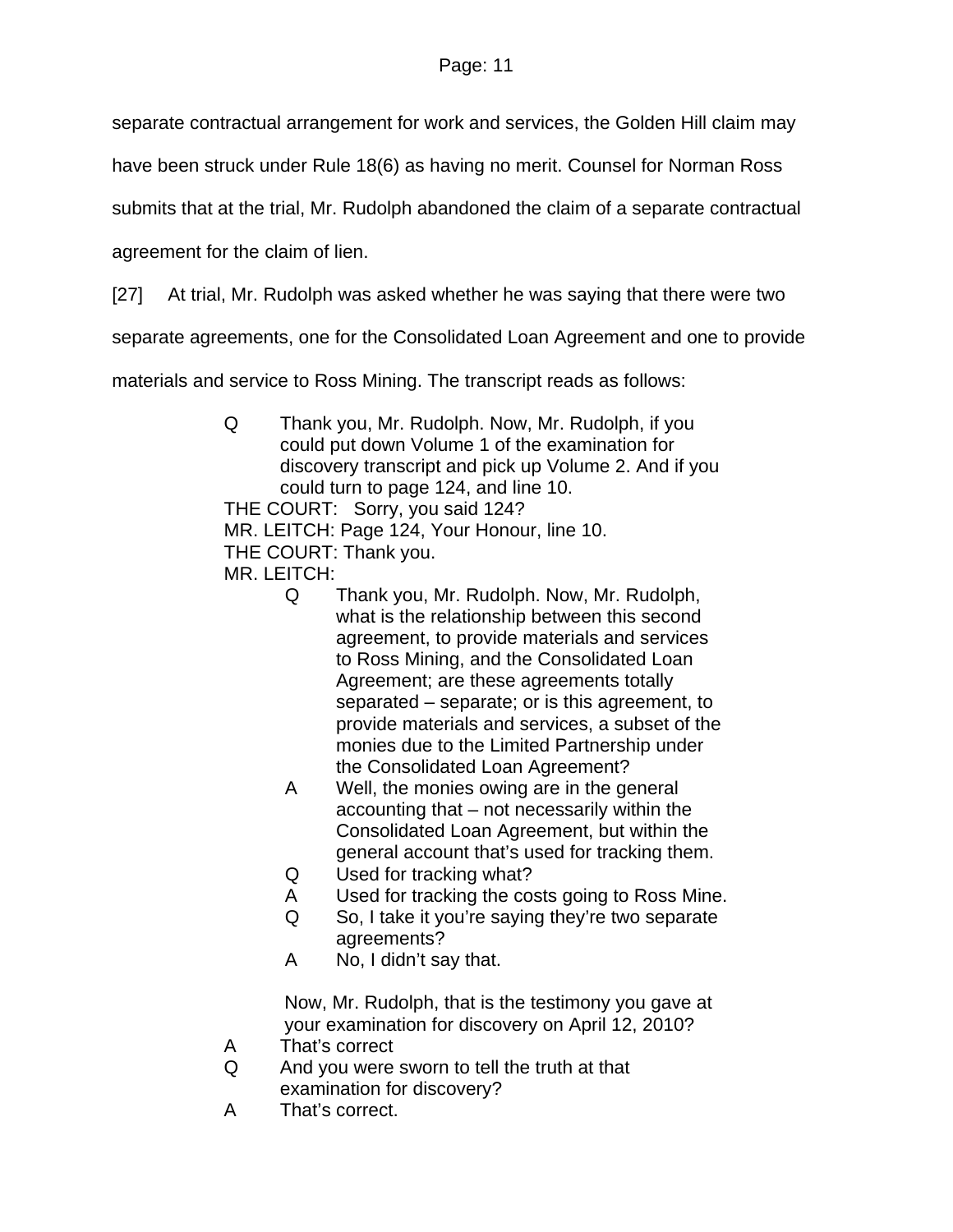- Q And did you tell the truth?
- A I did.
- Q And is that still the truth today?
- A I believe so.

[28] Counsel for Norman Ross submitted that this exchange leads to the conclusion that Mr. Rudolph abandoned the two-agreement claim that is fundamental to pursuing the claim of lien for Golden Hill. While the particular answer relied upon could be interpreted to be abandoning the two-agreement claim, I am satisfied that Mr. Rudolph did not abandon his claim that there was a separate agreement for work and services. The answer given above, in context, can also be interpreted to mean that only one of the two agreements, namely the CLA, provided for the accounting and tracking for the claim of lien. He did not abandon his position that the claim of lien agreement also included a separate goods and services agreement as that was partly oral and partly conduct as alleged and pleaded in the Amended Petition.

[29] In my trial judgment, I found as a fact that prior to the appointment of a Receiver and Manager on July 29, 2009, neither Golden Hill nor Jon Rudolph ever asserted that the work or services provided by Golden Hill to RML under the CLA would entitle Golden Hill to a claim of miners lien against the mine. I found that the intercompany account listing supplies and services for the years 2006, 2007, 2008 and 2009 was prepared for the first time as a claim of lien on October 15, 2009. I also found at para. 32 of my trial judgment that the accounting provided in 2009 could not be reconciled by the Receiver and contained numerous inaccuracies. I concluded there was no basis for the intercompany account to establish a claim of lien and that Golden Hill and RML had a relationship of borrower and lender under the CLA.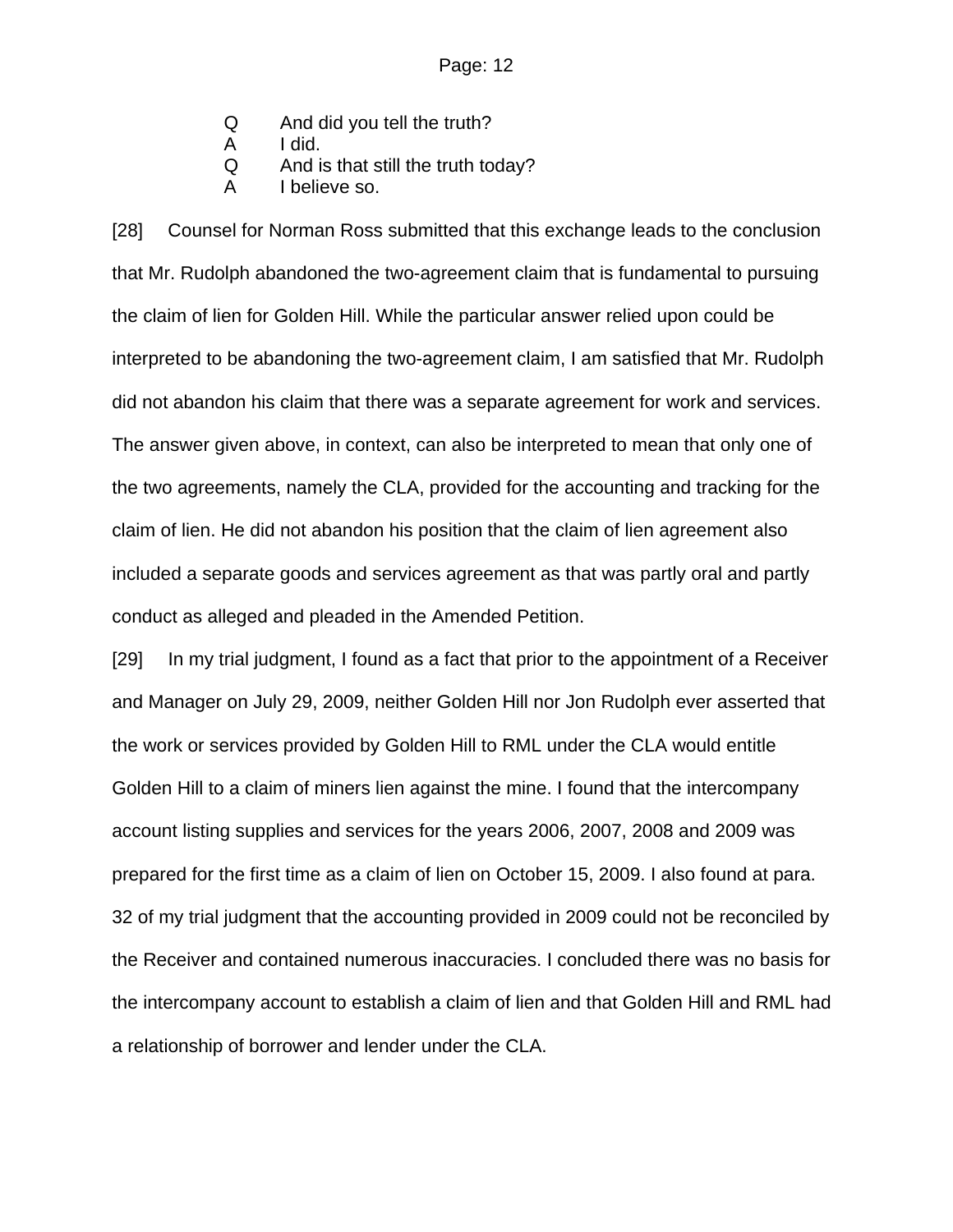### **ANALYSIS**

## **Special Damages**

[30] Counsel for Norman Ross submits that there are a number of factors which, taken together, make a special costs award appropriate. He asks the court to draw "the inescapable inference" that Golden Hill's purpose or motive for filing and pursuing its claim of lien was not to pursue a meritorious claim but to further delay Ross' enforcement of his security against the mine. The factors that lead to this inference are the combination of the following factors:

- a) the first claim of lien for \$4.7 million was filed recklessly as evidenced by the ultimate claim in the amount of \$2.8 million;
- b) the amended claim of lien in the amount of \$6.7 million was, on its face, outside the time for filing the lien;
- c) Golden Hill never provided a proper accounting for its alleged claim of lien;
- d) Golden Hill knew or should have known from December 16, 2009, the date that the \$4.7 million claim of lien was struck, that its claim was without merit;
- e) Golden Hill was insulated from a claim for costs in excess of the security for costs in the amount of \$75,000 by its filing of a Proposal in bankruptcy; and
- f) Golden Hill's conduct in failing to consent to certain procedural issues increased the costs and court time.

[31] The essence of the claim for special costs is that Golden Hill acted reprehensibly by, at the very least, conducting itself in a manner deserving of rebuke in putting forward a claim of lien where all the documentation supported the view that the money owed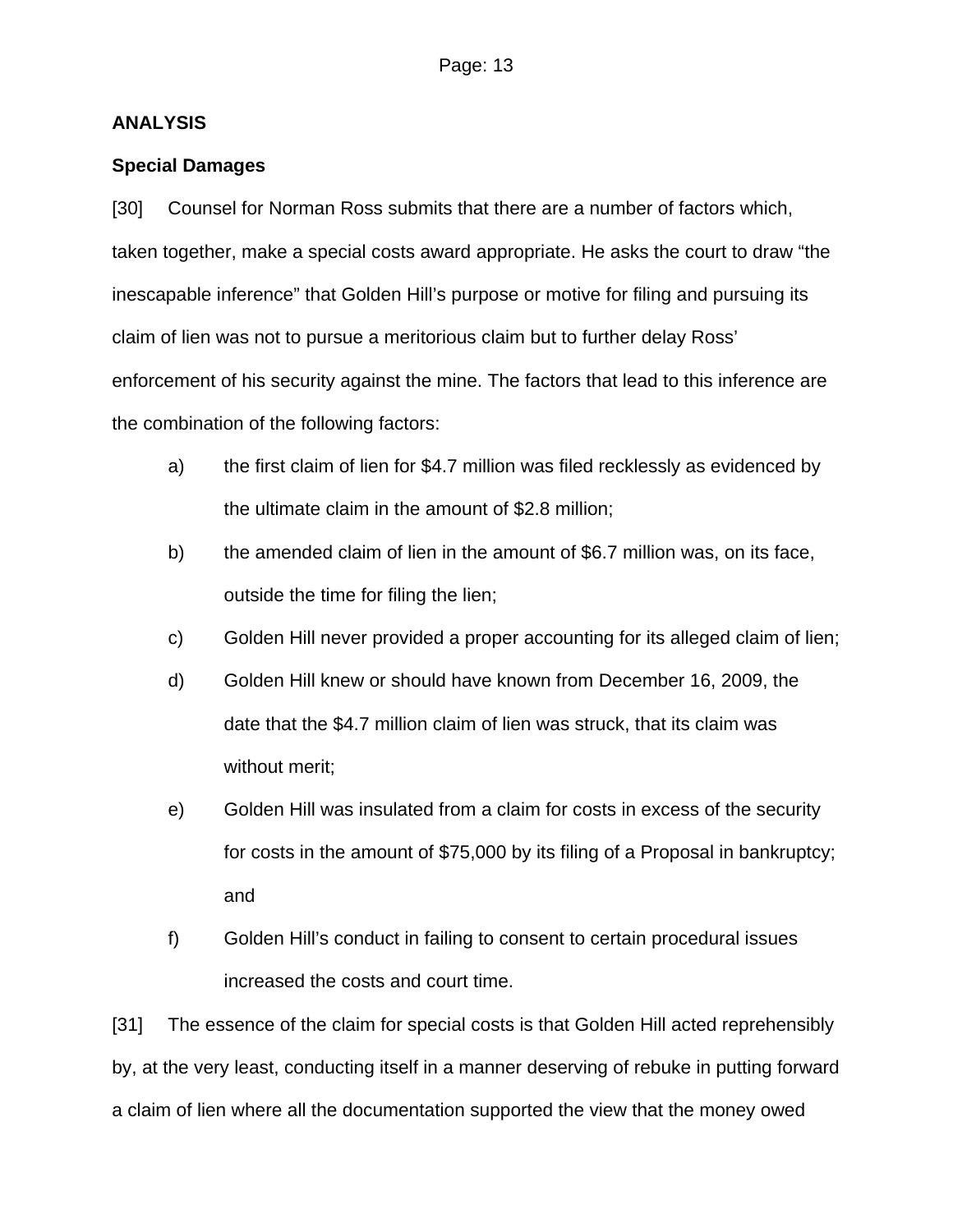was a loan which would have no security against the mine. Counsel for Norman Ross submits this is conduct deserving rebuke because Golden Hill attempted to elevate a loan to a claim of lien and gain a secured position against the mine. Counsel for Norman Ross submits that special costs are appropriate because the claim of lien is meritless and an attempt to impose a financial burden on Mr. Ross.

[32] Counsel for Golden Hill submits that its claim of lien is not without merit and is subject to an appeal. As acknowledged in my decision, the *Miners Lien Act* does not prohibit a claim of lien by an owner. Counsel also submits that it has not been unreasonable in pursuing its claim and notes that its voluntary reduction of the amount of the lien claim confirms this. With respect to the proposal in bankruptcy filed by Golden Hill, it included the obligation to pursue its claim of lien on behalf of creditors and cannot be interpreted as being driven solely by the fact that it may insulate Golden Hill from some court costs. Counsel for Golden Hill also argues that a claim for special costs requires both a claim without merit and an improper motive, and that neither has been established by counsel for Norman Ross.

[33] Although this is arguably a case where the conduct of Golden Hill approached the category of "deserving of rebuke", I am not satisfied that special costs are appropriate in the circumstances of this trial. While I concluded that there was no merit to Golden Hill's claim of lien, I cannot conclude that pursuing it was reprehensible, scandalous or outrageous. There is no doubt that it was an unusual claim, in that it did not fit the usual requirements of a claim of lien based on invoices, but there was no fabrication of the fact that goods and services were actually supplied by Golden Hill to RML. Because I have found the claim of lien was without merit, it could be inferred that there was an improper motive. On the other hand, the rulings on the Rule 18(6)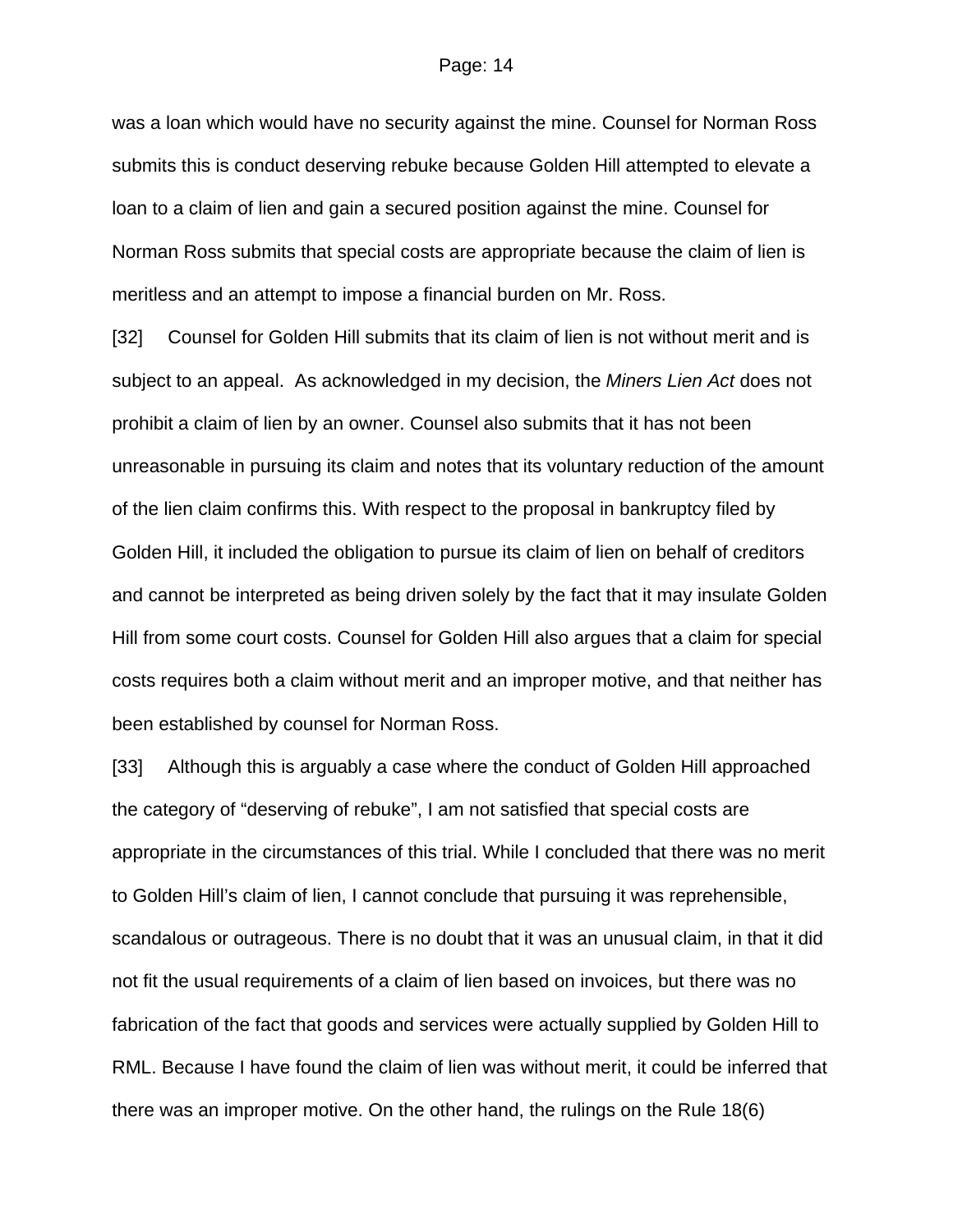application to strike clearly determined that the claim of lien was not devoid of any merit and could proceed.

[34] It has no doubt been frustrating for Norman Ross to see the same person as one corporate entity do what he covenanted not to do as another corporate entity. However, it is not conduct that is sufficiently reprehensible to attract special costs.

[35] As I indicated there are similarities between this case and the *Evergreen Building* case, however I find this is not a case where Mr. Rudolph's objectionable conduct took place outside the litigation. Here, as noted, the conduct formed the basis of the litigation.

[36] In rejecting Norman Ross' application for special costs, however, I do not accept Golden Hill's submission that both a lack of merit and improper motive are required before such an award can be made. Either one may suffice in circumstance that are reprehensible, scandalous or outrageous.

#### **SCALE OF COSTS**

[37] Section 2(b) of Appendix B of the *Rules of Court* provides three levels of court costs. Scale A is for matters of little or less than ordinary difficulty. Scale B is for matters of ordinary difficulty, and Scale C is for matters of more than ordinary difficulty.

[38] Section 2(c) of Appendix B sets out the factors which may be taken into account in fixing the appropriate scale:

> (i) whether a difficult issue of law, fact or construction is involved;

(ii) whether an issue is of importance to a class or body of persons, or is of general interest;

(iii) whether the result of the proceeding effectively determines the rights and obligations as between the parties beyond the relief that was actually granted or denied.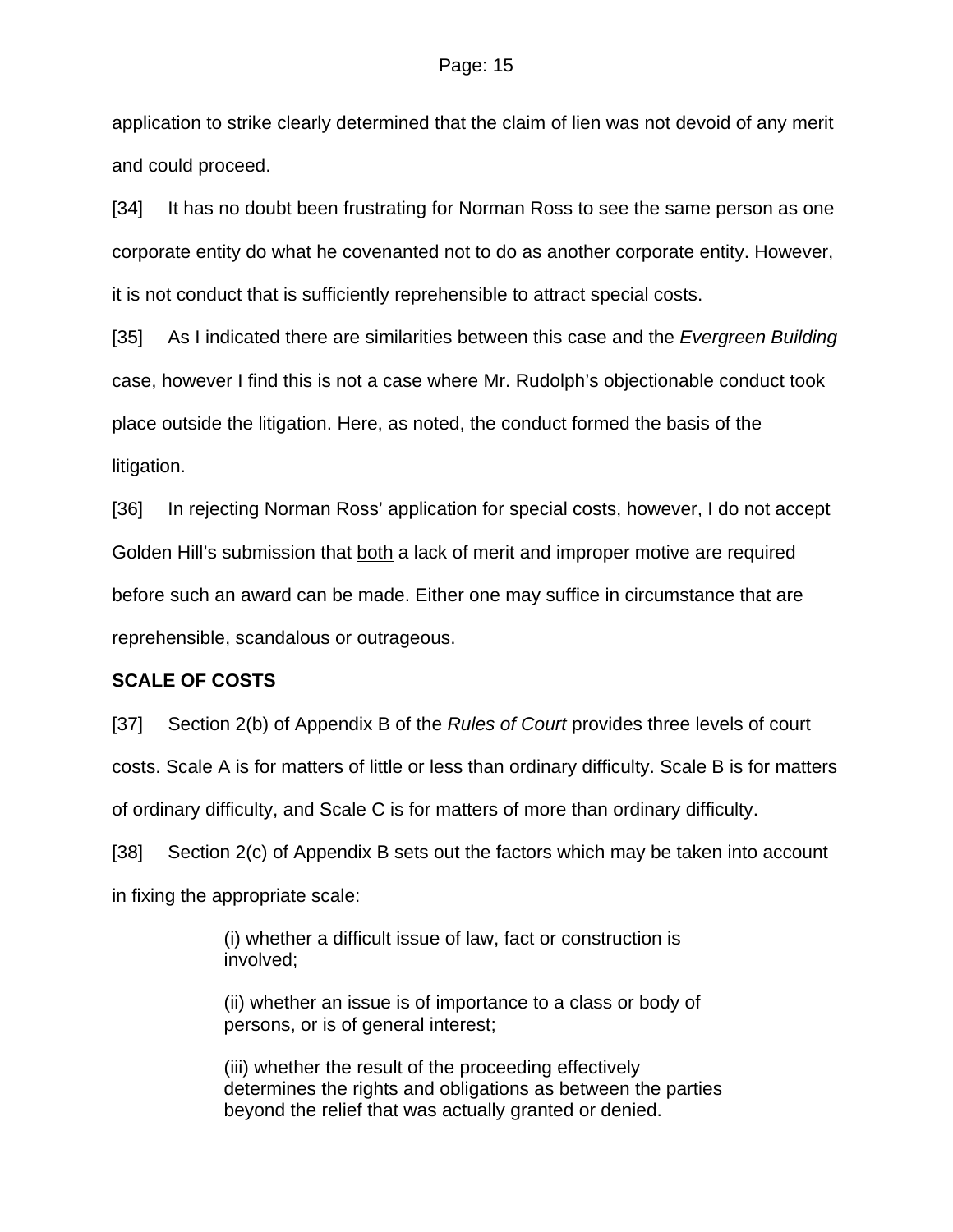[39] I find that this proceeding for a claim of lien contained difficult issues of both fact and law. The unusual and somewhat impenetrable inter-company accounting procedures that could not be reconciled by the Receiver were clearly a difficult and voluminous factual issue that Golden Hill must take responsibility for. The legal issue of whether an owner can claim a lien was the first case of its kind in this Court and must be acknowledged as difficult both from a corporate relationship perspective and a legal perspective, as there was little case authority, particularly from Northern jurisdictions. In my view, it was also a case of critical importance for lien claimants, who generally provide goods and services to mine owners. If a mine owner were permitted to file claims of lien under separate but non-arms length corporate entities, the special purpose of the *Miners Lien Act* giving a secured position to lien claimants would be in jeopardy.

[40] I find that Norman Ross, who took the lead role and succeeded in discharging the claim of lien should receive costs on Scale C. Mackenzie Petroleums Ltd. having played a lesser role, but still having a claim of lien that could have been adversely affected, should receive its costs on Scale B.

### **Increased Costs for Norman Ross**

[41] Appendix B provides for increased costs for 1.5 times the value as follows:

2 (e) If, after it fixes the scale of costs applicable to a proceeding under subsection (a) or (d), the court finds that, as a result of unusual circumstances, an award of costs on that scale would be grossly inadequate or unjust, the court may order that the value for each unit allowed for that proceeding, or for any step in that proceeding, be 1.5 times the value that would otherwise apply to a unit in that scale under section 3 (a).

(f) For the purposes of subsection (e), an award of costs is not grossly inadequate or unjust merely because there is a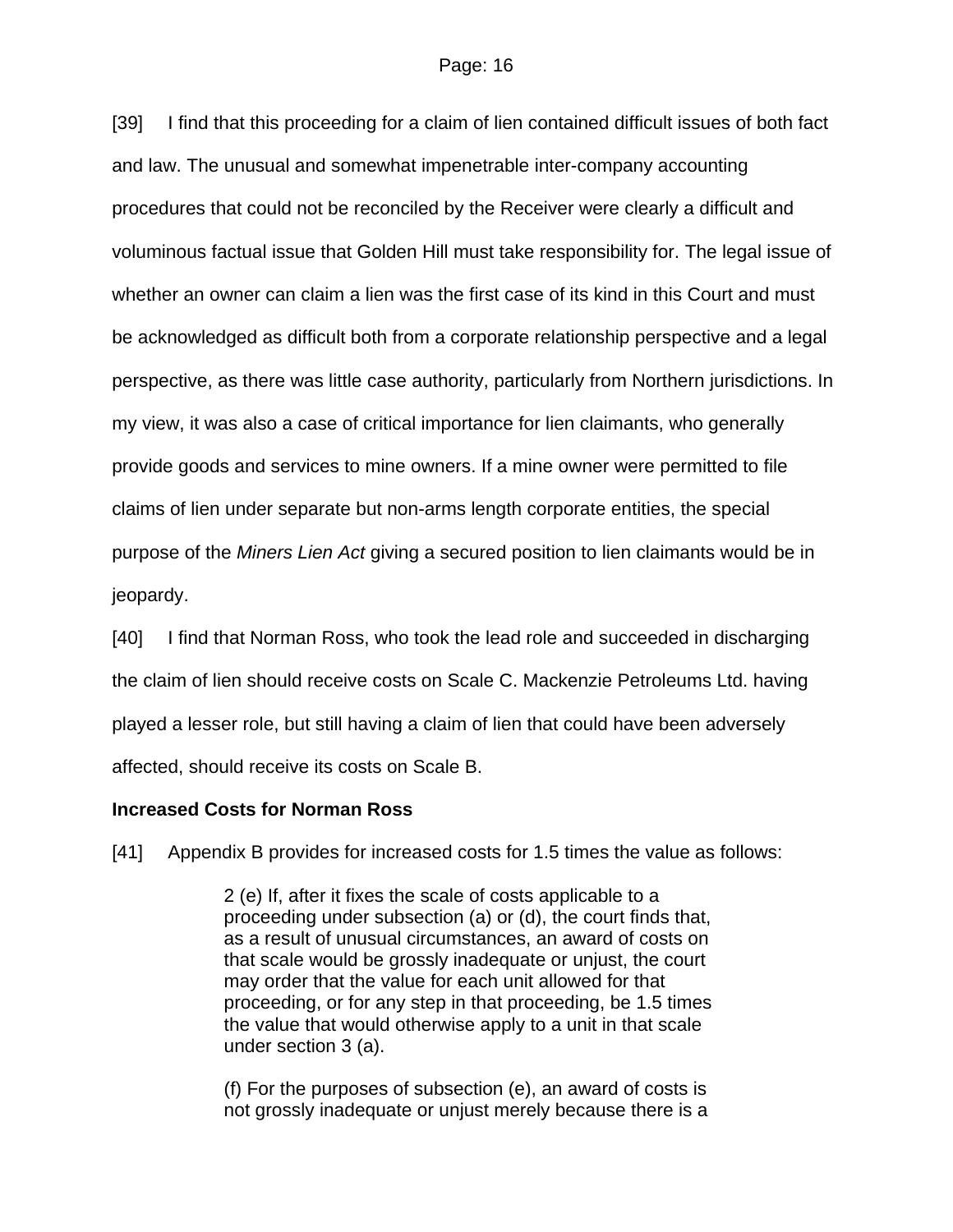#### Page: 17

difference between the actual legal expenses of a party and the costs to which that party would be entitled under the scale of costs fixed under subsection (a) or (d).

- [42] To award an increase, three factors must be met:
	- 1. there must be unusual circumstances;
	- 2. the unusual circumstances must result in the award of costs, in this case on Scale C for Mr. Ross, that are grossly inadequate or unjust; and
	- 3. the increase cannot be applied merely because there is a difference between the actual legal expenses and the Scale C costs.

[43] In this case, the actual legal fees are approximately \$235,000 and Scale C costs are approximately \$117,300, although I present these numbers not as findings of fact but as the range presented by counsel for Norman Ross.

[44] There is a line of cases that counsel for Golden Hill cites for the proposition that unusual circumstances require "conduct that is deserving of some form or rebuke": see *Insurance Corp. of British Columbia v. Patko*, 2009 BCSC 578, at para. 18; *Gurney v. Gurney*, 2007 BCSC 1745, at para. 17; *Bajwa v. British Columbia Veterinary Medical Assn.*, 2008 BCSC 905, at para. 76 and *D. v. D.*, 2008 BCSC 1260, at para. 18. [45] In my view, it is arguable that conduct deserving some form of rebuke is necessary to meet the test of "unusual circumstances", and I do not interpret s. 2(e) as requiring this. Section 2(e) addresses "unusual circumstances" that results in an award of costs that is grossly inadequate or unjust. It is not specifically focussed on conduct in the way that a special costs award is conduct-dependent. I also agree with *D. v. D.*, cited above, that increased costs are not awarded as punishment "but where the innocent party is required to spend time and effort responding to misconduct, or is required to deal with a trial that is lengthened or delayed unnecessarily…" (para. 18, my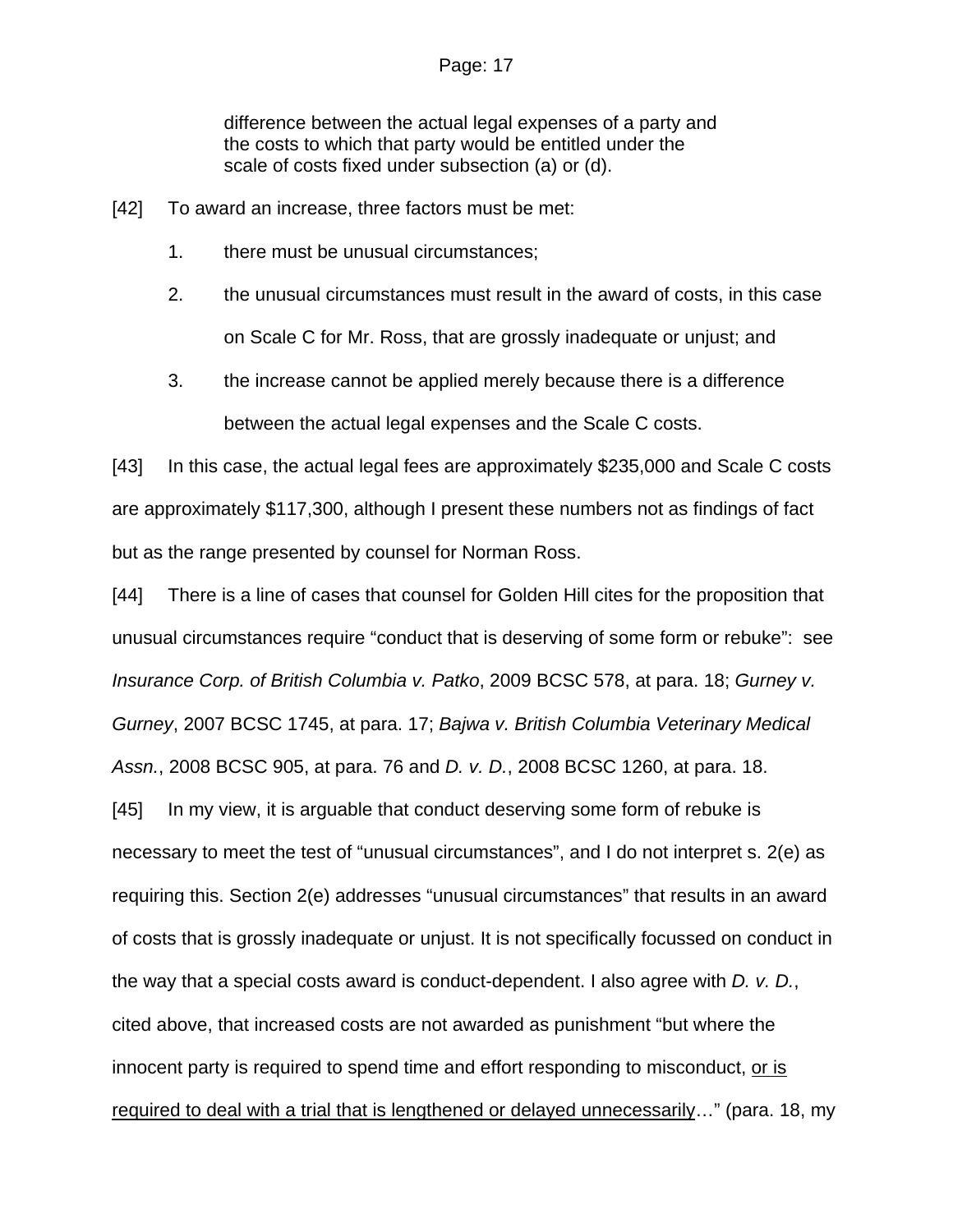emphasis). I conclude that the focus of increased costs should be on indemnification for the innocent party without necessarily importing the onus of establishing misconduct. In my view, ss. 2(e) and (f) of Appendix B provide an alternative to special costs, with the lower threshold of "unusual circumstances", which on its face does not require conduct deserving rebuke.

[46] In the case of Golden Hill's claim of lien there are "unusual circumstances":

- 1. the claim of lien was unusual in that it did not arise in the normal circumstances of a supplier providing goods and services and invoicing the owner for them;
- 2. the use of inter-company accounts between two non-arms length corporate parties created a complex factual situation for Norman Ross, and, because of the absence of means of objective verification or reconciliation, the result was prolonged discovery and trial processes;
- 3. the fact that the claim of lien was made by a corporation owned and operated by the same person, who had covenanted not to make such a claim under another corporate entity, also prolonged the discovery and trial; and
- 4. the claim of lien raised a novel claim where I concluded that an owner was effectively using the *Miners Lien Act* to claim against his own mine, a point of law that had not previously been raised in the Yukon and for which very scant precedent existed. This too prolonged the discovery, trial and closing argument.

[47] In my view, all of these factors taken together merit an award of increased costs of 1.5 times for each unit claimed. It would be unjust for Norman Ross to bear a